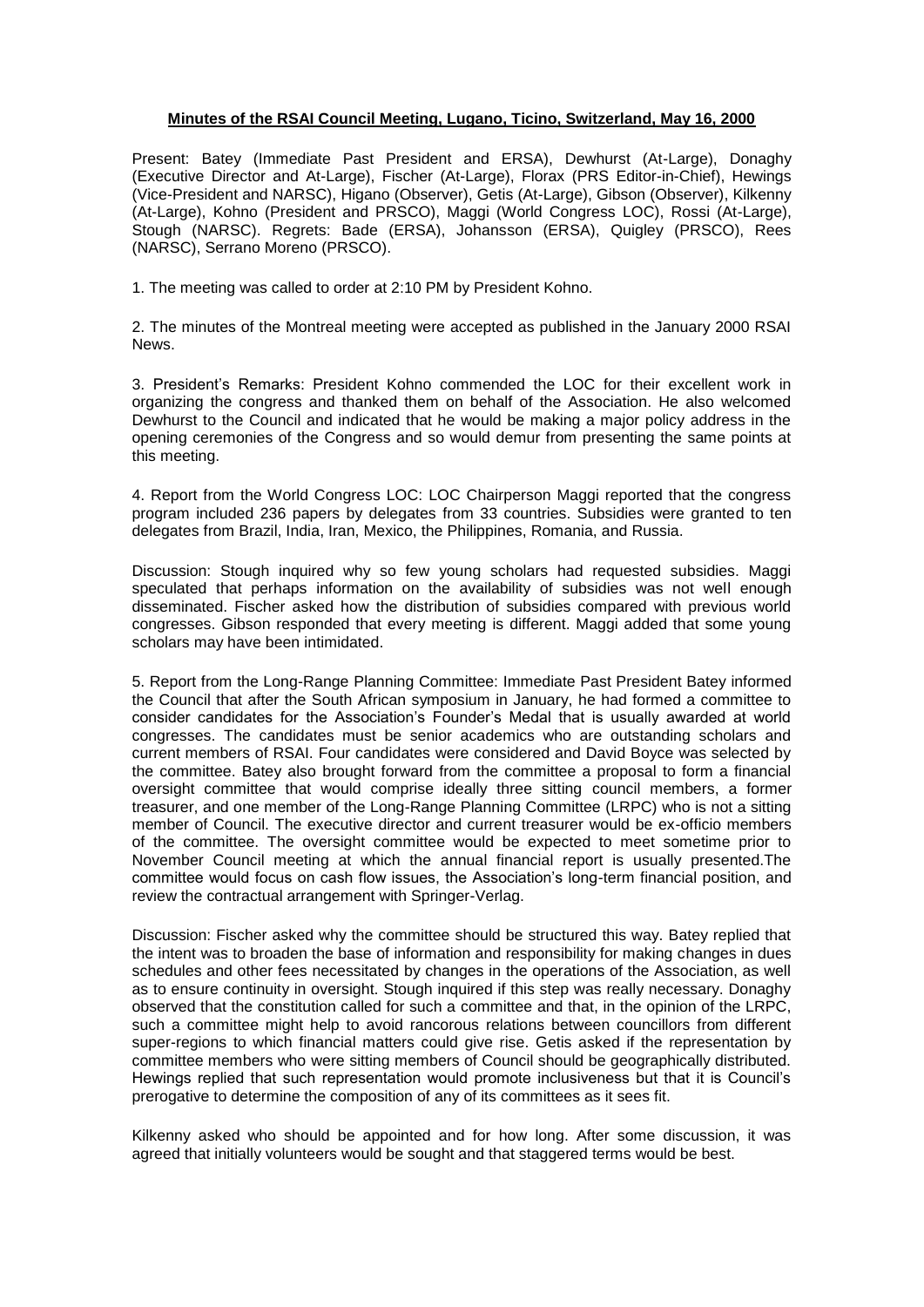Decision: Batey asked for and received approval of the proposal to form a financial oversight committee. Rossi and Stough agreed to serve and Donaghy agreed to approach Peter Schaeffer, past treasurer, about serving. A third sitting councillor and LRPC member remain to be appointed.

6. Report of the Editor-in-Chief of Papers in Regional Science (PRS): Florax reported that with the approval of Council (obtained by e-mail prior to the meeting) the number of pages per volume of PRS would be increased in two steps to allow a gradual increase in the institutional subscription price. The increased costs of production and mailing associated with the expansion of the journal will be shared equally by RSAI and Springer-Verlag. Florax suggested that the committee of himself, Batey, and Donaghy, which had been involved in negotiationswith Springer-Verlag, continue in that capacity. He noted that papers for two years of journal issues had been laid out, that the number of manuscript submissions from North America had declined, but that those from elsewhere had increased. Florax also observed that with increased submissions by non-native English speakers, support was needed to have language editing done in a professional way.

Discussion: Stough remarked that expanding the journal was important since a backlog of papers may discourage good submissions. He also noted that the Annals of Regional Science was doing copy editing increasingly. Fischer remarked that extensive rewriting of papers may lead to reauthoring. Getis suggested that if copy-editors' services were required authors should be charged for them. Batey observed that PRS has always tried to incorporate papers from around the world. Fischer rejoined that the editors must be careful not to over-represent a particular region. Florax responded that the editors can only publish from what is submitted. Rossi remarked that he favored issues with papers on a variety of subjects by authors from different regions. Stough suggested that a small amount of funds might be allocated for copy editing.

Decision: Kohno charged the working committee of Batey, Donaghy, and Florax to negotiate terms of a contract renewal with Springer-Verlag.

7. Executive Director's Report: Donaghy reported that membership renewals for the year 2000 were running behind those for 1999 by about 100 members but that an increase was expected from attendance at the World Congress. He then distributed information showing that the Association had run a cash flow deficit of about \$2,500 in 1999 and reminded Council that, as had been discussed at the Montreal Council meeting, part-time office staff at RSAI headquarters needed to be rehired. To cover operating expenses Donaghy suggested that membership dues in all categories be increased by \$5 and that the per capitation fees collected at super-regional meetings be increased by \$10 in 2001. He reasoned that this approach to revenue raising would likely affect membership the least.

Discussion: Stough asked if the proposed increases in dues and fees would be sufficient to cover anticipated shortfalls in revenues projected over the next few years. Donaghy stated that he thought they would be sufficient. Kilkenny observed that the Association's headquarters were understaffed by comparison to other scholarly societies. Getis asked if any cost saving measures were being taken by the Association. Donaghy indicated that some cost savings were anticipated from reductions in costs of printing and mailing the newsletter, as conference programs are no longer included and members elect to receive the newsletter electronically. Savings could also be realized by publishing the membership directory electronically. Getis proposed that future membership directories be published electronically.

Decision: Kohno asked for and received approval of the proposal to increase dues by \$5 and per capitation fees collected at super-regional meetings by \$10 in 2001.

Donaghy reminded the council that future meetings were scheduled for August 29<sup>th</sup> at 9:00 AM in Barcelona and for November  $9<sup>th</sup>$  at 9:00 AM in Chicago.

8. Report on Awards in Regional Science: Responding to Council's request at the Montreal meeting to provide information on awards given in regional science, Donaghy distributed a list of